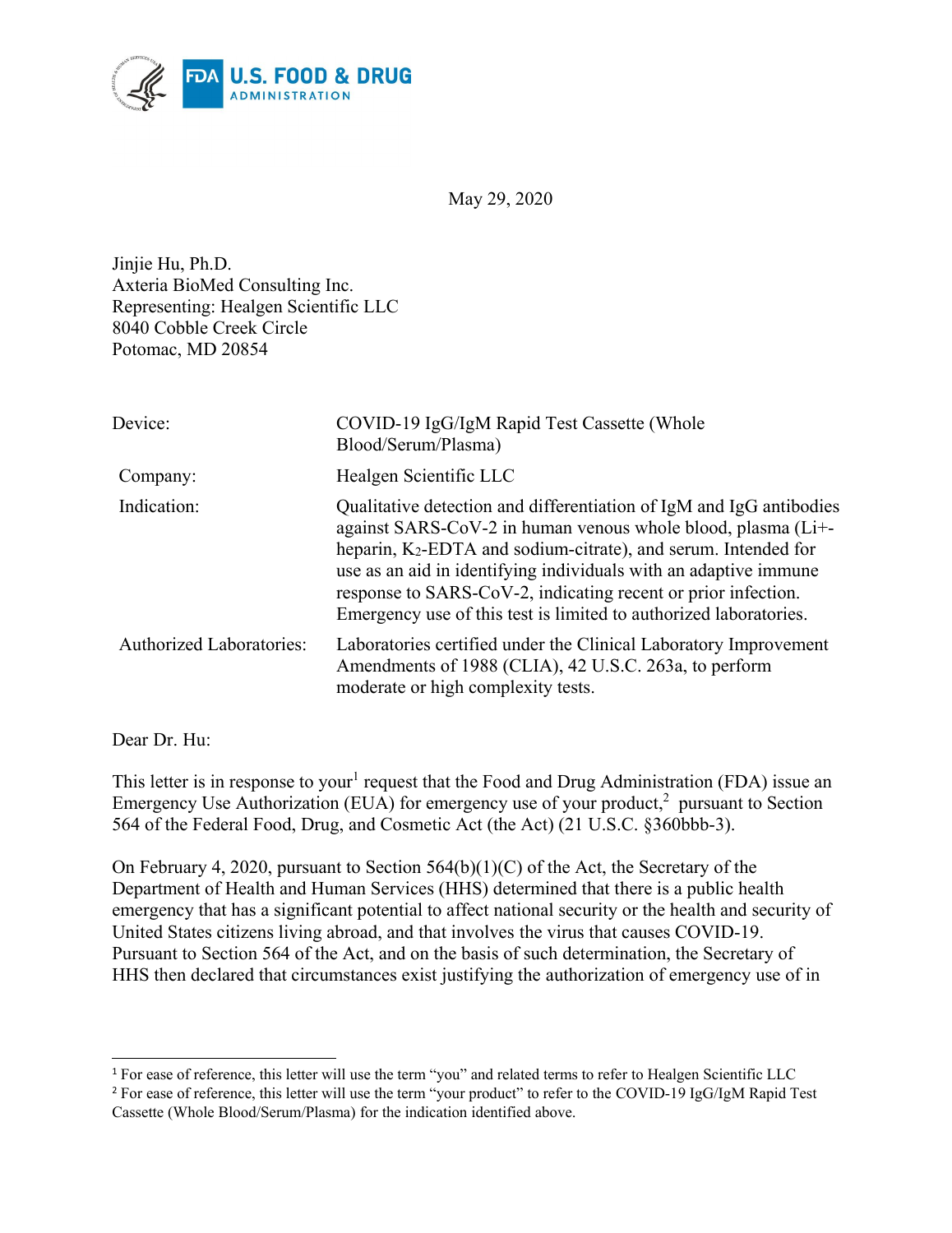vitro diagnostics for detection and/or diagnosis of the virus that causes COVID-19 subject to the terms of any authorization issued under Section 564(a) of the Act.<sup>[3](#page-1-0)</sup>

Having concluded that the criteria for issuance of this authorization under Section 564(c) of the Act are met, I am authorizing the emergency use of your product, described in the Scope of Authorization of this letter (Section II), subject to the terms of this authorization.

## **I. Criteria for Issuance of Authorization**

I have concluded that the emergency use of your product meets the criteria for issuance of an authorization under Section 564(c) of the Act, because I have concluded that:

- 1. The SARS-CoV-2 can cause a serious or life-threatening disease or condition, including severe respiratory illness, to humans infected by this virus;
- 2. Based on the totality of scientific evidence available to FDA, it is reasonable to believe that your product may be effective in diagnosing recent or prior infection with SARS-CoV-2 by identifying individuals with an adaptive immune response to the virus that causes COVID-19, and that the known and potential benefits of your product when used for such use, outweigh the known and potential risks of your product; and
- 3. There is no adequate, approved, and available alternative to the emergency use of your product. [4](#page-1-1)

# **II. Scope of Authorization**

I have concluded, pursuant to Section 564(d)(1) of the Act, that the scope of this authorization is limited to the indication above.

# **Authorized Product Details**

 $\overline{a}$ 

Your product is a qualitative test for the detection and differentiation of IgM and IgG antibodies against SARS-CoV-2 in venous whole blood, plasma (Li+-heparin, K2-EDTA and sodiumcitrate), and serum. The product is intended for use as an aid in identifying individuals with an adaptive immune response to SARS-CoV-2, indicating recent or prior infection. At this time, it is unknown for how long antibodies persist following infection and if the presence of antibodies confers protective immunity.

To use your product, the device cassette, specimen, and sample buffer are allowed to equilibrate to room temperature. Serum and plasma (5  $\mu$ L) or one drop of venous whole blood (10  $\mu$ L) is transferred to the specimen well. Then 2 drops of sample buffer are added to the buffer well. Wait for 10 minutes and read the test results. Results are not to be read after 15 minutes. An IgM Positive Result occurs when a colored line appears at the M Test Line (M) region and the colored

<span id="page-1-0"></span><sup>3</sup> U.S. Department of Health and Human Services, *Determination of a Public Health Emergency and Declaration that Circumstances Exist Justifying Authorizations Pursuant to Section 564(b) of the Federal Food, Drug, and Cosmetic Act, 21 U.S.C.* § *360bbb-3*. 85 FR 7316 (February 7, 2020).

<span id="page-1-1"></span><sup>4</sup> No other criteria of issuance have been prescribed by regulation under Section 564(c)(4) of the Act.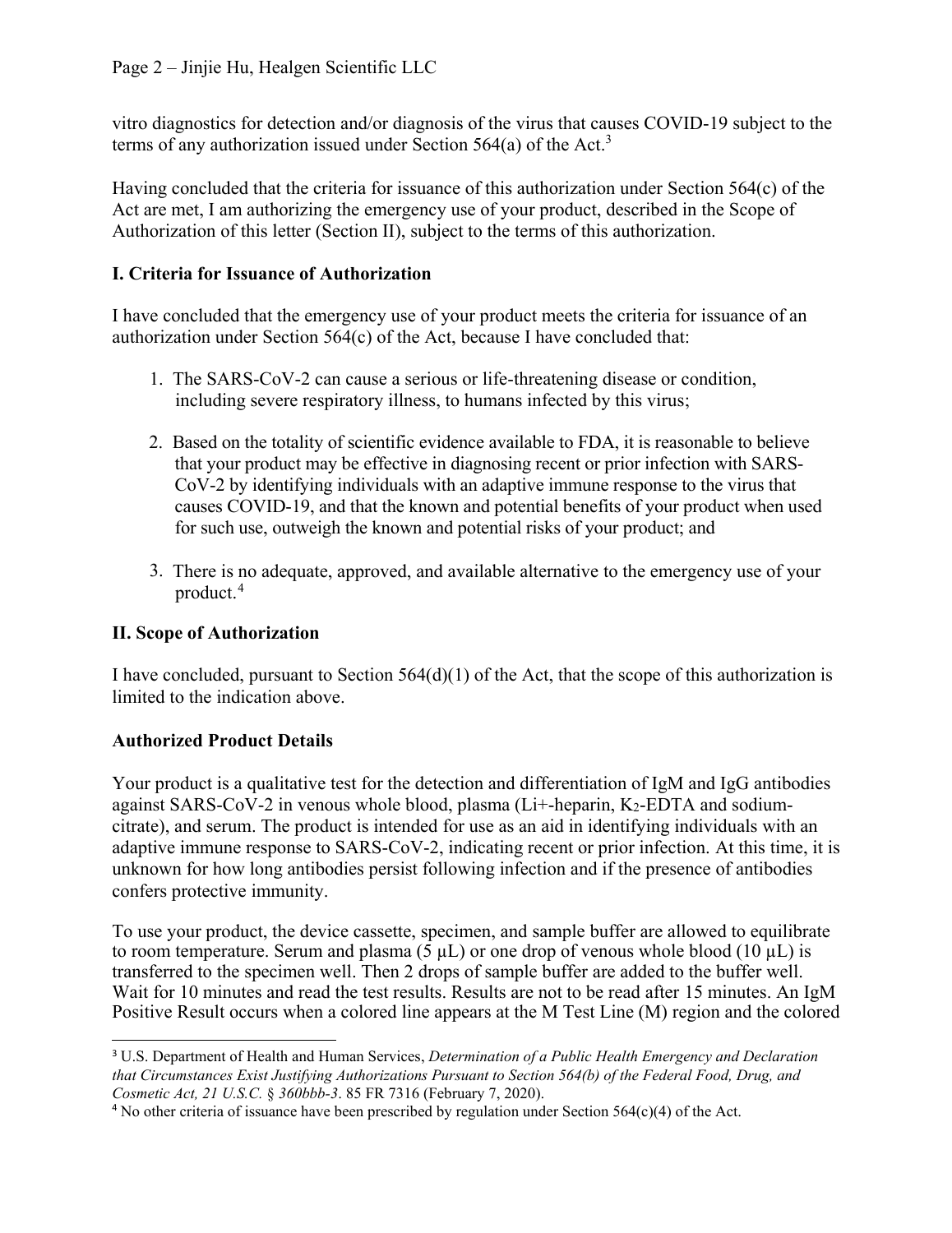### Page 3 – Jinjie Hu, Healgen Scientific LLC

line changes from blue to red in the Control Line (C); this indicates that IgM against SARS-CoV-2 is present. An IgG Positive Result occurs when a colored line appears at the G Test Line (G) region and the colored line changes from blue to red in the Control Line (C); this indicates that IgG against SARS-CoV-2 is present. A positive result for IgM and IgG occurs when colored lines occur at both M and G as well as the change in color at C. A Negative Result occurs when the change in color occurs at C only and indicates that IgM and IgG antibodies against SARS-CoV-2 were not detected. An Invalid Result occurs when the line at C remains completely or partially blue and fails to completely change to red; the test should then be repeated.

Your product requires the following internal control, that is processed along with the specimen on the device cassette. The internal control listed below must generate expected results in order for a test to be considered valid, as outlined in the Instructions for Use.

• Internal Control – The C line color change from blue to red should appear for every test and checks that flow of reagents is satisfactory.

You also recommend use of external positive and negative controls, or other authorized controls, to be run as outlined in the Instructions for Use. Your product also requires the use of additional authorized materials and authorized ancillary reagents that are not included with your product and are described in the Instructions for Use.

The above described product is authorized to be accompanied with labeling entitled "COVID-19 IgG/IgM Rapid Test Cassette (Whole Blood/Serum/Plasma) Instructions for Use" (available at [https://www.fda.gov/medical-devices/emergency-situations-medical-devices/emergency-use](https://www.fda.gov/medical-devices/emergency-situations-medical-devices/emergency-use-authorizations)[authorizations\)](https://www.fda.gov/medical-devices/emergency-situations-medical-devices/emergency-use-authorizations), and the following product-specific information pertaining to the emergency use, which is required to be made available to healthcare providers and recipients:

- Fact Sheet for Healthcare Providers: COVID-19 IgG/IgM Rapid Test Cassette (Whole Blood/Serum/Plasma)
- Fact Sheet for Recipients: COVID-19 IgG/IgM Rapid Test Cassette (Whole Blood/Serum/Plasma)

The above described product, when accompanied by the Instructions for Use (identified above) and the two Fact Sheets (collectively referenced as "authorized labeling") is authorized to be distributed to and used by authorized laboratories under this EUA, despite the fact that it does not meet certain requirements otherwise required by applicable federal law.

I have concluded, pursuant to Section 564(d)(2) of the Act, that it is reasonable to believe that the known and potential benefits of your authorized product, when used to diagnose recent or prior infection with SARS-CoV-2 by identifying individuals with an adaptive immune response to the virus and used consistently with the Scope of Authorization of this letter (Section II), outweigh the known and potential risks of your product.

I have concluded, pursuant to Section  $564(d)(3)$  of the Act, based on the totality of scientific evidence available to FDA, that it is reasonable to believe that your product may be effective in diagnosing recent or prior infection with SARS-CoV-2 by identifying individuals with an adaptive immune response to the virus that causes COVID-19, when used consistently with the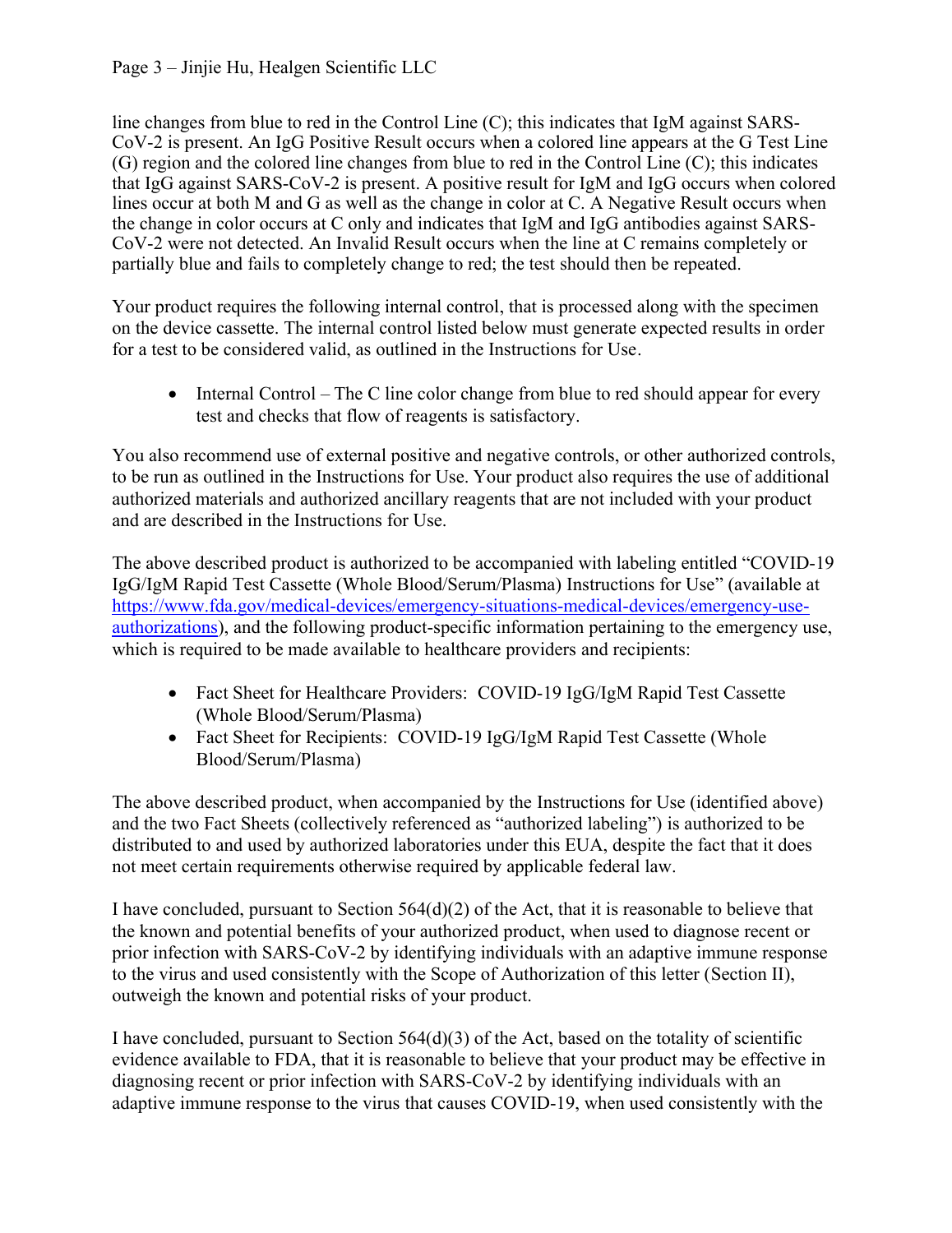Scope of Authorization of this letter (Section II), pursuant to Section  $564(c)(2)(A)$  of the Act.

FDA has reviewed the scientific information available to FDA, including the information supporting the conclusions described in Section I above, and concludes that your product (as described in the Scope of Authorization of this letter (Section II)) meets the criteria set forth in Section 564(c) of the Act concerning safety and potential effectiveness.

The emergency use of your product under this EUA must be consistent with, and may not exceed, the terms of this letter, including the Scope of Authorization (Section II) and the Conditions of Authorization (Section IV). Subject to the terms of this EUA and under the circumstances set forth in the Secretary of HHS's determination under Section 564(b)(1)(C) described above and the Secretary of HHS's corresponding declaration under Section 564(b)(1), your product is authorized for the indication above.

# **III. Waiver of Certain Requirements**

I am waiving the following requirements for your product during the duration of this EUA:

• Current good manufacturing practice requirements, including the quality system requirements under 21 CFR Part 820 with respect to the design, manufacture, packaging, labeling, storage, and distribution of your product but excluding Subpart H (Acceptance Activities, 21 CFR 820.80 and 21 CFR 820.86), Subpart I (Nonconforming Product, 21 CFR 820.90), and Subpart O (Statistical Techniques, 21 CFR 820.250).

# **IV. Conditions of Authorization**

Pursuant to Section 564(e) of the Act, I am establishing the following conditions on this authorization:

# **Healgen Scientific LLC (You) and Authorized Distributor(s)[5](#page-3-0)**

- A. Your product must comply with the following labeling requirements under FDA regulations: the intended use statement  $(21 \text{ CFR } 809.10(a)(2), (b)(2))$ ; adequate directions for use (21 U.S.C. 352(f)), (21 CFR 809.10(b)(5), (7), and (8)); appropriate limitations on the use of the device including information required under 21 CFR  $809.10(a)(4)$ ; and any available information regarding performance of the device, including requirements under 21 CFR 809.10(b)(12).
- B. You and authorized distributor(s) will make your product available with the authorized labeling to authorized laboratories. You may request changes to the authorized labeling. Such requests will be made in consultation with, and require concurrence of, DMD/OHT7-OIR/OPEQ/CDRH.
- C. You and authorized distributor(s) will make available on your website(s) the Fact

<span id="page-3-0"></span> 5 "Authorized Distributor(s)" are identified by you, Healgen Scientific LLC, in your EUA submission as an entity allowed to distribute your device.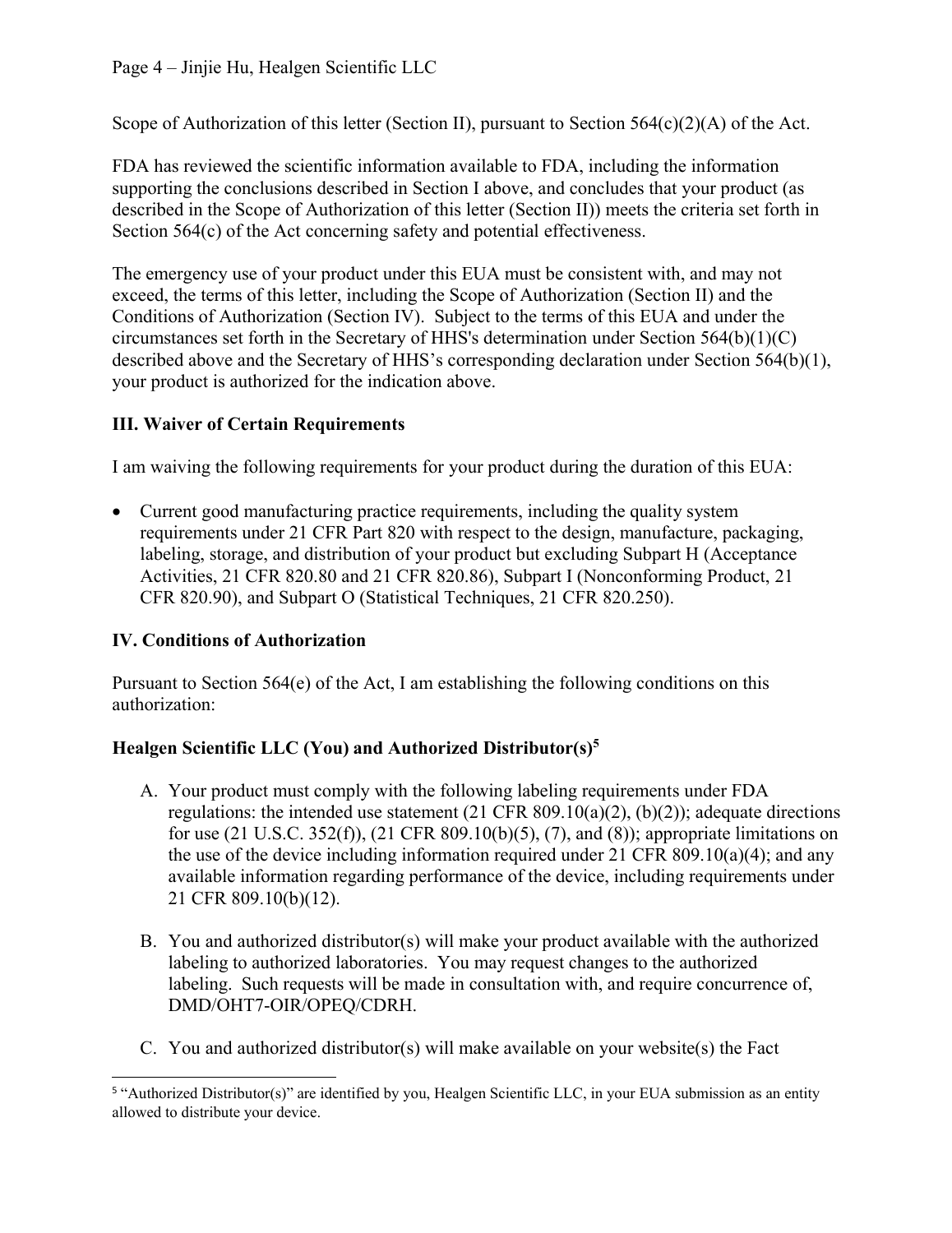Sheet for Healthcare Providers and the Fact Sheet for Recipients.

- D. You and authorized distributor(s) will inform authorized laboratories and relevant public health authorities of this EUA, including the terms and conditions herein, and any updates made to your product and authorized labeling.
- E. Through a process of inventory control, you and authorized distributor(s) will maintain records of the authorized laboratories to which they distribute the test and number of tests they distribute.
- F. You and authorized distributor(s) will collect information on the performance of your product. You will report to FDA any suspected occurrence of false positive and false negative results and significant deviations from the established performance characteristics of the product of which you become aware.
- G. You and authorized distributor(s) are authorized to make available additional information relating to the emergency use of your product that is consistent with, and does not exceed, the terms of this letter of authorization.
- H. You and authorized distributor(s) will make available your SARS-CoV-2 IgM and IgG Positive Control(s) and a Negative Control by June 26, 2020, and, when available, refer to condition T.

## **Healgen Scientific LLC (You)**

- I. You will notify FDA of any authorized distributor(s) of your product, including the name, address, and phone number of any authorized distributor(s).
- J. You will provide authorized distributor(s) with a copy of this EUA and communicate to authorized distributor(s) any subsequent amendments that might be made to this EUA and its authorized accompanying materials (e.g., Fact Sheets).
- K. You may request to make available additional authorized labeling specific to an authorized distributor. Such additional labeling may use another name for the product, but otherwise must be consistent with the authorized labeling, and not exceed the terms of authorization of this letter. Such requests will be made in consultation with, and require concurrence of, DMD/OHT7-OIR/OPEQ/CDRH.
- L. You will comply with the following requirements under FDA regulations: acceptance activities (21 CFR 820.80 and 21 CFR 820.86), nonconforming product (21 CFR 820.90), and statistical techniques (21 CFR 820.250).
- M. You may request changes to the Scope of Authorization (Section II in this letter) of your product. Such requests will be made in consultation with DMD/OHT7- OIR/OPEQ/CDRH, and require concurrence of, Office of Counterterrorism and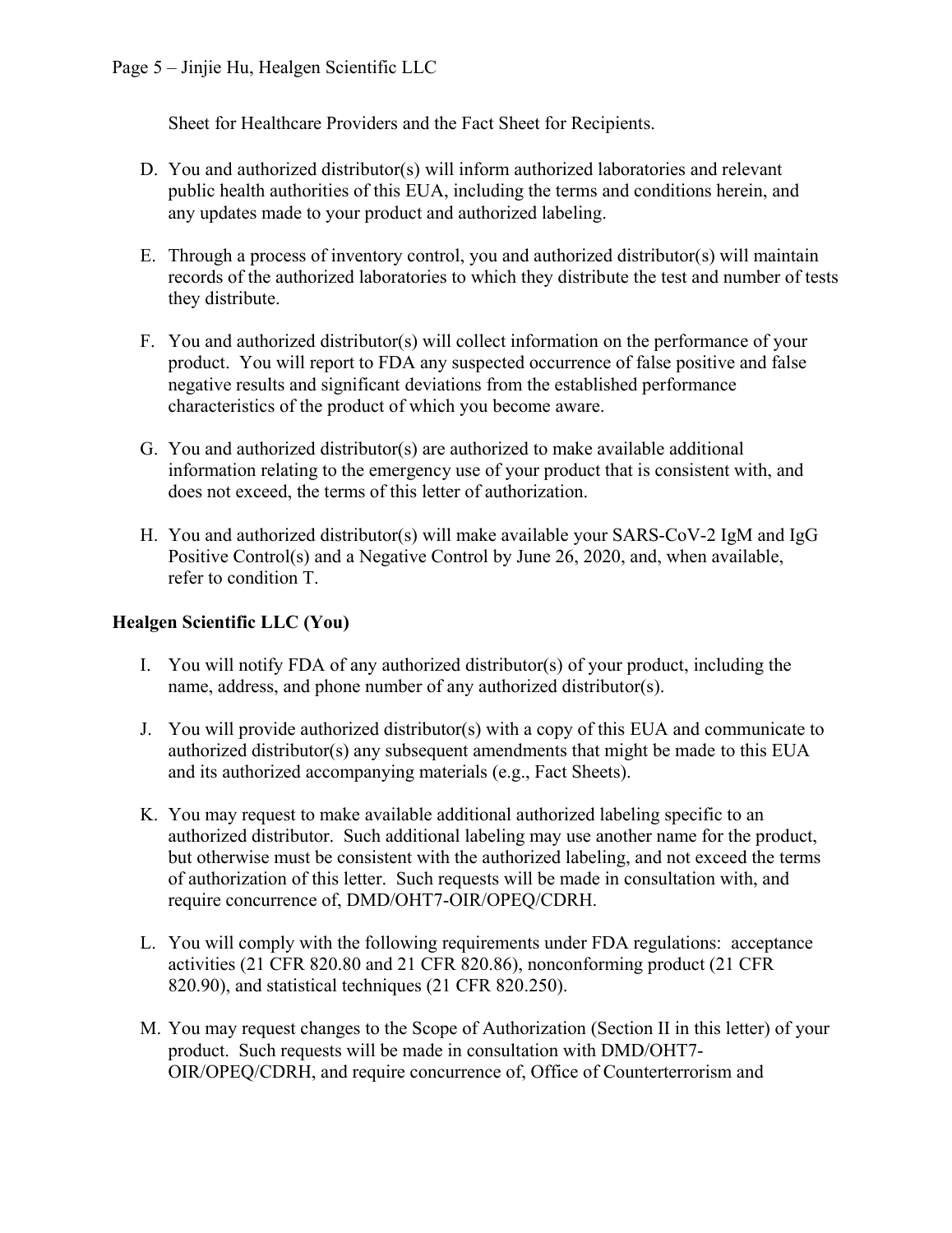Emerging Threats (OCET)/Office of the Chief Scientist (OCS)/Office of the Commissioner (OC) and DMD/OHT7-OIR/OPEQ/CDRH.

- N. You may request the addition of other ancillary methods for use with your product. Such requests will be made in consultation with, and require concurrence of, DMD/OHT7- OIR/OPEQ/CDRH.
- O. You may request the addition of other specimen types for use with your product. Such requests will be made in consultation with, and require concurrence of, DMD/OHT7- OIR/OPEQ/CDRH.
- P. You may request the addition and/or substitution of control materials for use with your product. Such requests will be made in consultation with, and require concurrence of, DMD/OHT7-OIR/OPEQ/CDRH.
- Q. You may request substitution for or changes to the authorized materials used in the detection process of human antibodies against SARS-CoV-2. Such requests will be made in consultation with, and require concurrence of, DMD/OHT7-OIR/OPEQ/CDRH.
- R. You will evaluate the performance and assess traceability<sup>[6](#page-5-0)</sup> of your product with any FDA-recommended reference material(s) or established panel(s) of characterized clinical specimens. After submission to FDA and DMD/OHT7-OIR/OPEQ/CDRH's review of and concurrence with the data, you will update your labeling to reflect the additional testing. Such labeling updates will be made in consultation with, and require concurrence of, DMD/OHT7-OIR/OPEQ/CDRH.
- S. You will track adverse events, including any occurrence of false results and report to FDA under 21 CFR Part 803.
- T. You recommend use of external positive and negative controls, to be run as outlined in the Instructions for Use. You will develop SARS-CoV-2 IgM and IgG Positive Control(s) and a Negative Control and submit data demonstrating reactivity levels sufficient to serve as proper control for the performance of your product. After submission to FDA and DMD/OHT7-OIR/OPEQ/CDRH's review of and concurrence, you will update your labeling with the information on these external controls by June 26, 2020.
- U. You must have lot release procedures and the lot release procedures, including the study design and statistical power, must assure that the tests released for distribution have the clinical and analytical performance claimed in the authorized labeling.
- V. Within 48 hours following authorization, you must submit lot release procedures to FDA, including sampling protocols, testing protocols, and acceptance criteria, that you use to release lots of your product for distribution in the US.

<span id="page-5-0"></span> $\overline{a}$ <sup>6</sup> Traceability refers to tracing analytical sensitivity/reactivity back to an FDA-recommended reference material.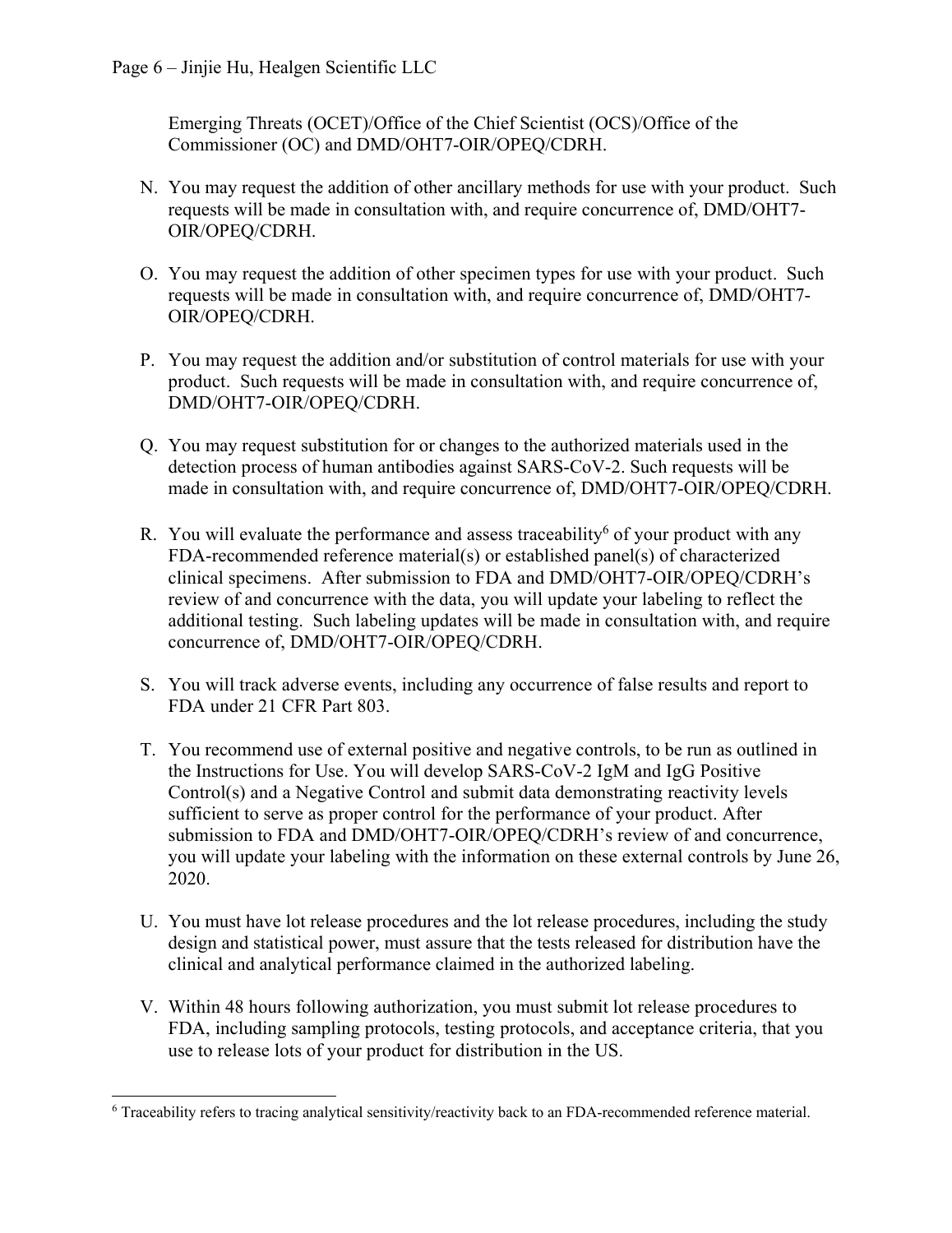- W. If requested by FDA, manufacturers will periodically submit new lots for testing at the National Cancer Institute (NCI), or by another government agency designated by FDA, to confirm continued performance characteristics across lots. In addition, FDA may request records regarding lot release data for tests to be distributed or already distributed. If such lot release data are requested by FDA, you must provide it within 48 hours of the request.
- X. You will complete the agreed upon real-time stability study for your product. After submission to FDA and DMD/OHT7-OIR/OPEQ/CDRH's review of and concurrence with the data, you will update your product labeling to reflect the additional testing. Such labeling updates will be made in consultation with, and require concurrence of, DMD/OHT7- OIR/OPEQ/CDRH.

### **Authorized Laboratories**

- Y. Authorized laboratories using your product will include with test result reports, all authorized Fact Sheets. Under exigent circumstances, other appropriate methods for disseminating these Fact Sheets may be used, which may include mass media.
- Z. Authorized laboratories will use your product as outlined in the Instructions for Use. Deviations from the authorized procedures, including the authorized clinical specimen types, authorized control materials, authorized other ancillary reagents and authorized materials required to use your product are not permitted.
- AA. Authorized laboratories that receive your product will notify the relevant public health authorities of their intent to run your product prior to initiating testing.
- BB. Authorized laboratories using your product will have a process in place for reporting test results to healthcare providers and relevant public health authorities, as appropriate.
- CC. Authorized laboratories will collect information on the performance of your product and report to DMD/OHT7-OIR/OPEQ/CDRH (via email: [CDRH-EUA-](mailto:CDRH-EUA-Reporting@fda.hhs.gov)[Reporting@fda.hhs.gov](mailto:CDRH-EUA-Reporting@fda.hhs.gov)) and you ([info@healgen.us\)](http://sharepoint.fda.gov/orgs/CDRH-IVD/Orgs/DMD/DMD_EUA/2020 Novel Coronavirus China/PEUA Tracking Table/nCOV Single Sheet One Pagers/EUA200056 Healgen Scientific/info@healgen.us) any suspected occurrence of false positive or false negative results and significant deviations from the established performance characteristics of your product of which they become aware.
- DD. All laboratory personnel using your product must be appropriately trained in immunoassay techniques and use appropriate laboratory and personal protective equipment when handling this kit, and use your product in accordance with the authorized labeling. All laboratory personnel using the assay must also be trained in and be familiar with the interpretation of results of the product.

### **Healgen Scientific LLC (You), Authorized Distributors and Authorized Laboratories**

EE. You, authorized distributors, and authorized laboratories using your product will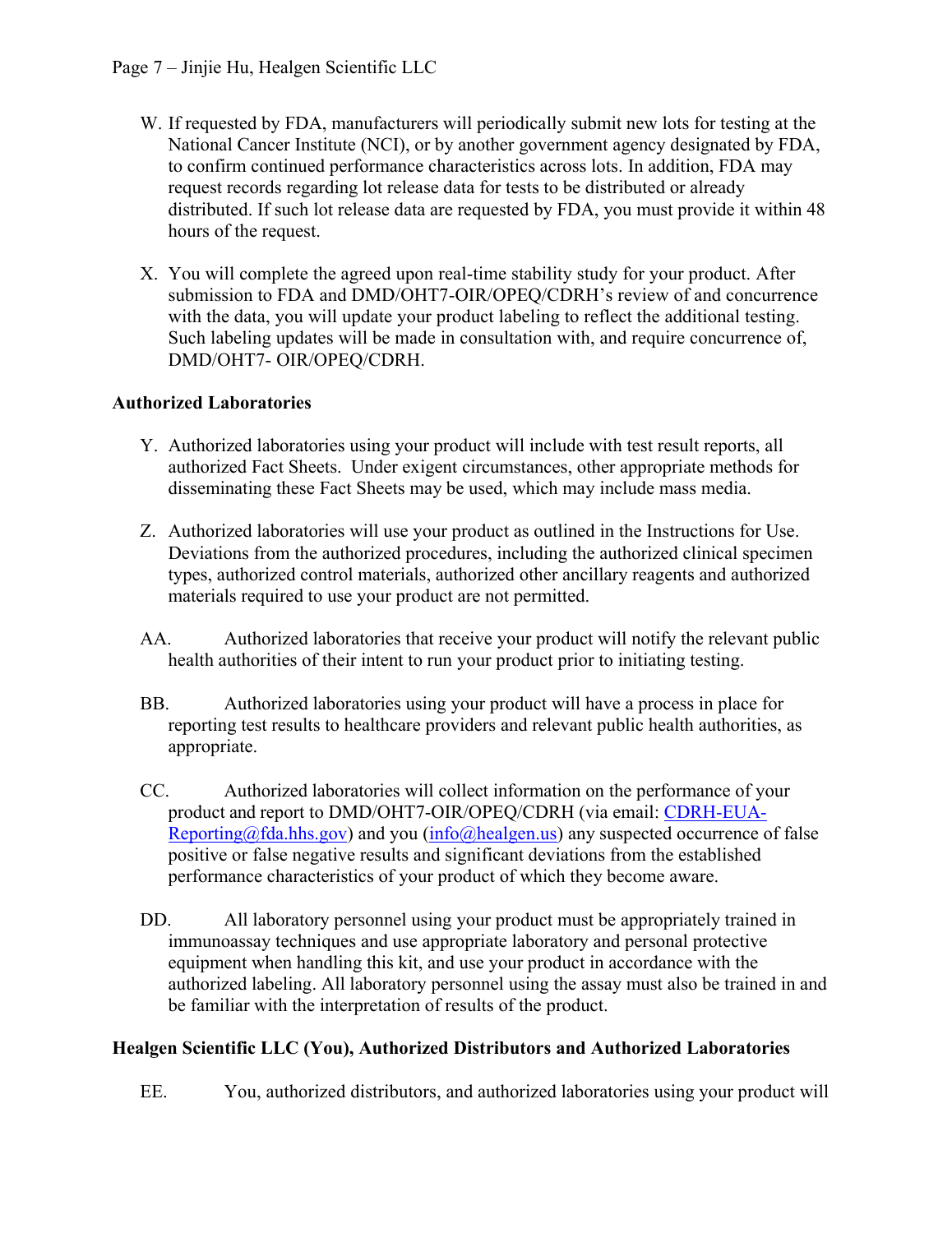ensure that any records associated with this EUA are maintained until otherwise notified by FDA. Such records will be made available to FDA for inspection upon request.

#### **Conditions Related to Printed Materials, Advertising and Promotion**

- FF.All descriptive printed matter, including advertising and promotional materials, relating to the use of your product shall be consistent with authorized labeling, as well as the terms set forth in this EUA and the applicable requirements set forth in the Act and FDA regulations.
- GG. No descriptive printed matter, including advertising or promotional materials, relating to the use of your product, may represent or suggest that this test is safe or effective for the detection of SARS-CoV-2.
- HH. All descriptive printed matter, including advertising and promotional materials, relating to the use of your product, shall clearly and conspicuously state that:
	- This test has not been FDA cleared or approved;
	- This test has been authorized by FDA under an EUA for use by authorized laboratories;
	- This test has been authorized only for the presence of IgM and IgG antibodies against SARS-CoV-2, not for any other viruses or pathogens; and
	- This test is only authorized for the duration of the declaration that circumstances exist justifying the authorization of emergency use of in vitro diagnostics for detection and/or diagnosis of COVID-19 under Section 564(b)(1) of the Act, 21 U.S.C. § 360bbb-3(b)(1), unless the authorization is terminated or revoked sooner.

The emergency use of your product as described in this letter of authorization must comply with the conditions and all other terms of this authorization.

#### **V. Duration of Authorization**

This EUA will be effective until the declaration that circumstances exist justifying the authorization of the emergency use of in vitro diagnostics for detection and/or diagnosis of COVID-19 is terminated under Section 564(b)(2) of the Act or the EUA is revoked under Section 564(g) of the Act.